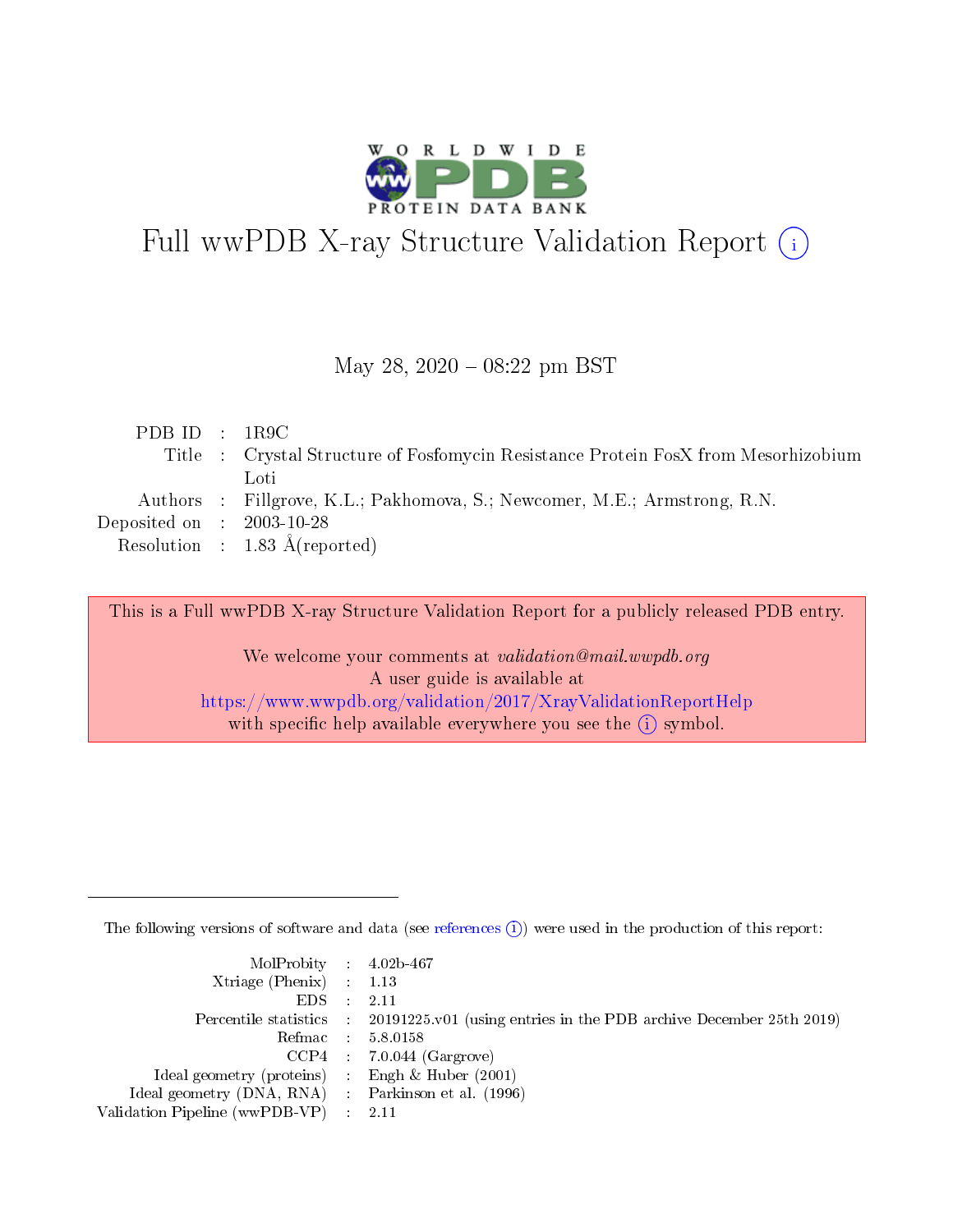# 1 [O](https://www.wwpdb.org/validation/2017/XrayValidationReportHelp#overall_quality)verall quality at a glance  $(i)$

The following experimental techniques were used to determine the structure: X-RAY DIFFRACTION

The reported resolution of this entry is 1.83 Å.

Percentile scores (ranging between 0-100) for global validation metrics of the entry are shown in the following graphic. The table shows the number of entries on which the scores are based.



| Metric                | Whole archive<br>$(\#\mathrm{Entries})$ | Similar resolution<br>$(\#\text{Entries},\, \text{resolution}\; \text{range}(\textup{\AA}))$ |  |  |
|-----------------------|-----------------------------------------|----------------------------------------------------------------------------------------------|--|--|
| $R_{free}$            | 130704                                  | $4003(1.86-1.82)$                                                                            |  |  |
| Clashscore            | 141614                                  | $4233(1.86-1.82)$                                                                            |  |  |
| Ramachandran outliers | 138981                                  | $4185(1.86-1.82)$                                                                            |  |  |
| Sidechain outliers    | 138945                                  | $4186(1.86-1.82)$                                                                            |  |  |
| RSRZ outliers         | 127900                                  | $3957(1.86-1.82)$                                                                            |  |  |

The table below summarises the geometric issues observed across the polymeric chains and their fit to the electron density. The red, orange, yellow and green segments on the lower bar indicate the fraction of residues that contain outliers for  $>=3, 2, 1$  and 0 types of geometric quality criteria respectively. A grey segment represents the fraction of residues that are not modelled. The numeric value for each fraction is indicated below the corresponding segment, with a dot representing fractions <=5% The upper red bar (where present) indicates the fraction of residues that have poor fit to the electron density. The numeric value is given above the bar.

| Mol | $\mid$ Chain $\mid$ Length $\mid$ | Quality of chain |     |    |     |  |  |
|-----|-----------------------------------|------------------|-----|----|-----|--|--|
|     | 139                               | 6%<br>83%        |     | 6% | 10% |  |  |
|     | 139                               | 10%<br>73%       | 12% |    | 15% |  |  |

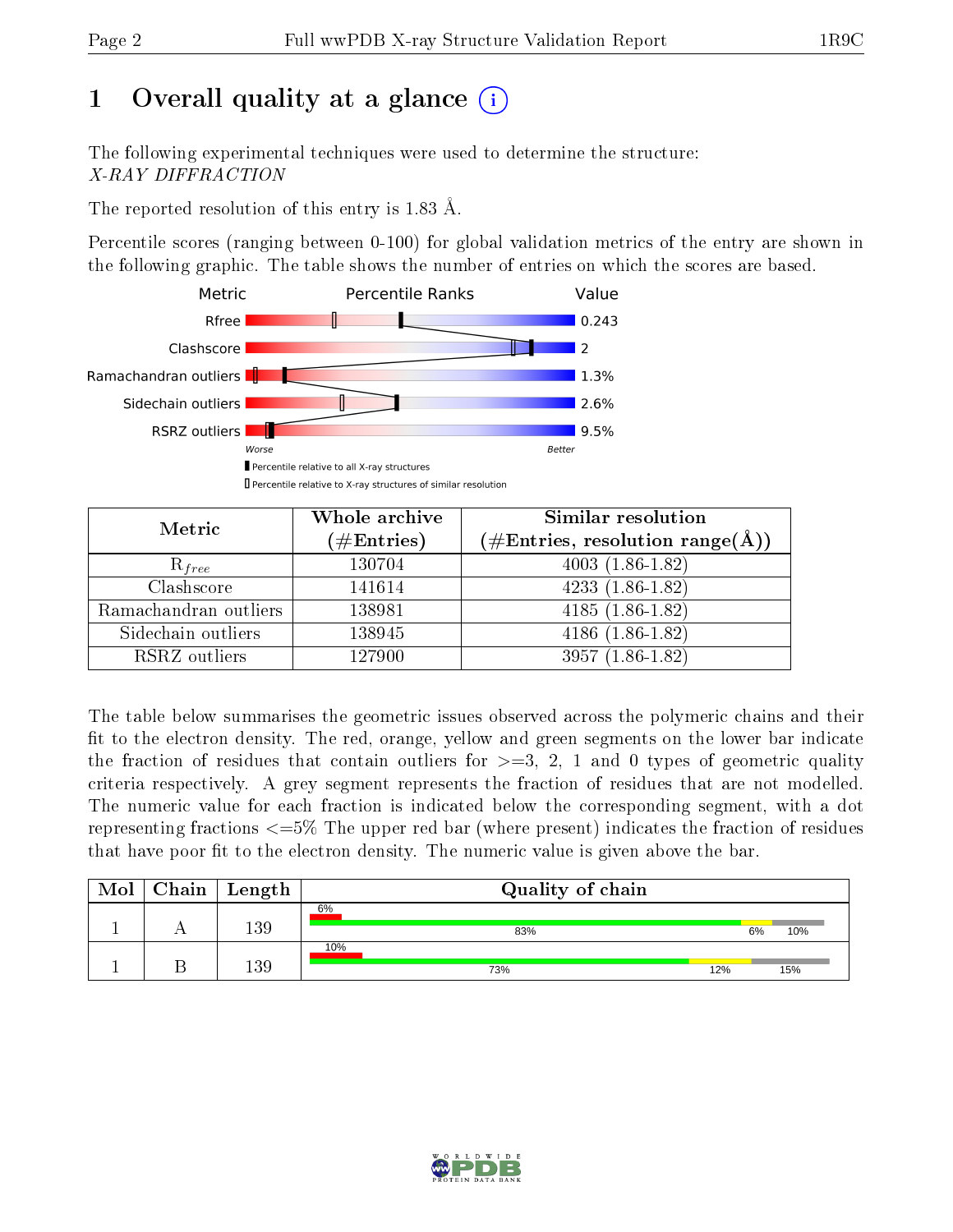# 2 Entry composition (i)

There are 3 unique types of molecules in this entry. The entry contains 2073 atoms, of which 0 are hydrogens and 0 are deuteriums.

In the tables below, the ZeroOcc column contains the number of atoms modelled with zero occupancy, the AltConf column contains the number of residues with at least one atom in alternate conformation and the Trace column contains the number of residues modelled with at most 2 atoms.

Molecule 1 is a protein called glutathione transferase.

| Mol |  | Chain   Residues | Atoms              |     |     |         | ZeroOcc   AltConf   Trace |  |  |  |
|-----|--|------------------|--------------------|-----|-----|---------|---------------------------|--|--|--|
|     |  | 125              | Total C N          |     |     |         |                           |  |  |  |
|     |  |                  | 1015 643 175 191 6 |     |     |         |                           |  |  |  |
|     |  | 118              | Total C N          |     |     |         |                           |  |  |  |
|     |  |                  | 935                | 598 | 159 | - 172 6 |                           |  |  |  |

• Molecule 2 is MANGANESE (II) ION (three-letter code: MN) (formula: Mn).

|  | $Mol$   Chain   Residues | Atoms    | ZeroOcc   AltConf |
|--|--------------------------|----------|-------------------|
|  |                          | Total Mn |                   |
|  |                          | Total Mn |                   |

• Molecule 3 is water.

|  | $Mol$   Chain   Residues | Atoms            | $\rm ZeroOcc \mid AltConf \mid$ |
|--|--------------------------|------------------|---------------------------------|
|  | (5)                      | Total O<br>75 75 |                                 |
|  |                          | Total O<br>46    |                                 |

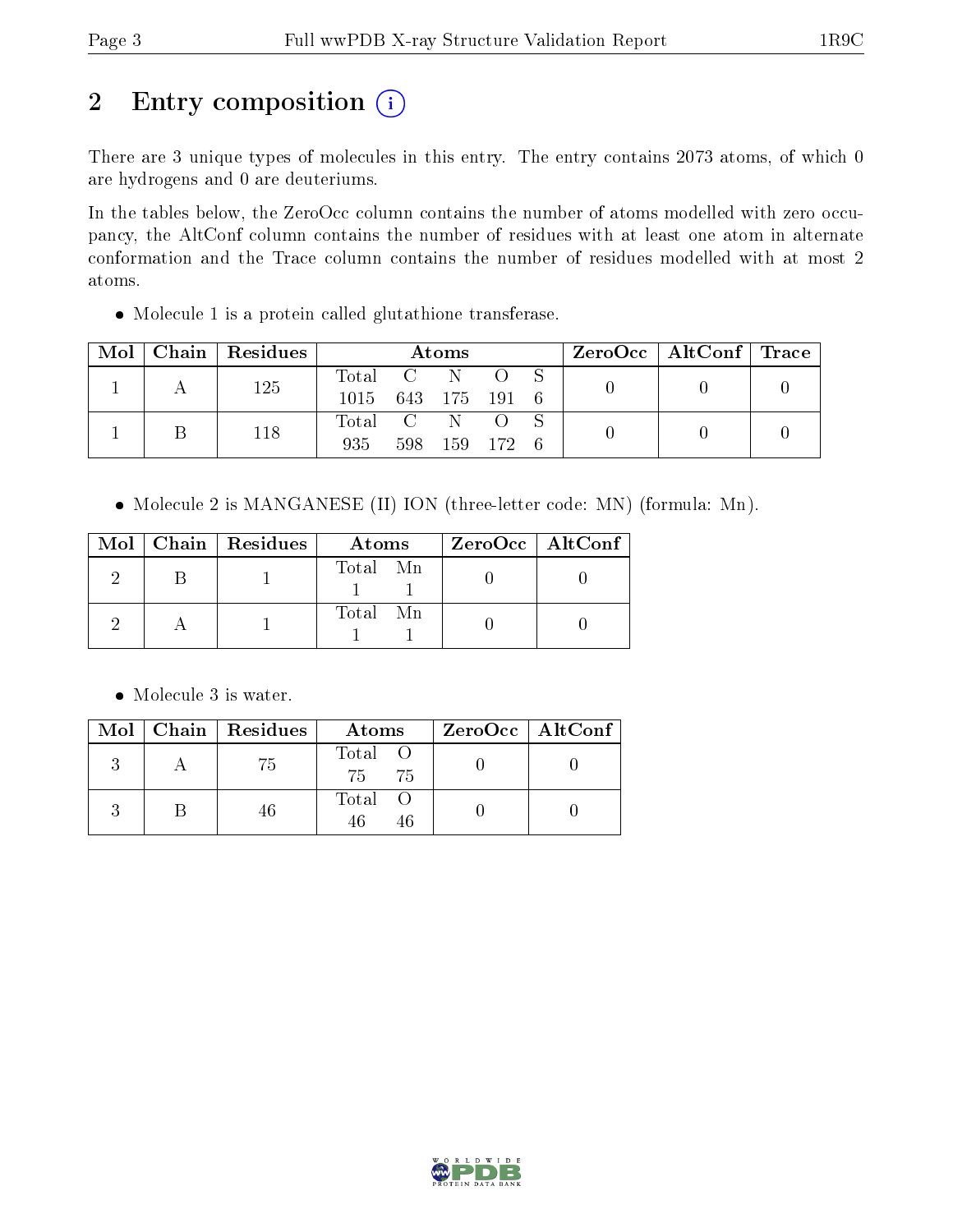## 3 Residue-property plots  $(i)$

These plots are drawn for all protein, RNA and DNA chains in the entry. The first graphic for a chain summarises the proportions of the various outlier classes displayed in the second graphic. The second graphic shows the sequence view annotated by issues in geometry and electron density. Residues are color-coded according to the number of geometric quality criteria for which they contain at least one outlier: green  $= 0$ , yellow  $= 1$ , orange  $= 2$  and red  $= 3$  or more. A red dot above a residue indicates a poor fit to the electron density (RSRZ  $> 2$ ). Stretches of 2 or more consecutive residues without any outlier are shown as a green connector. Residues present in the sample, but not in the model, are shown in grey.



• Molecule 1: glutathione transferase

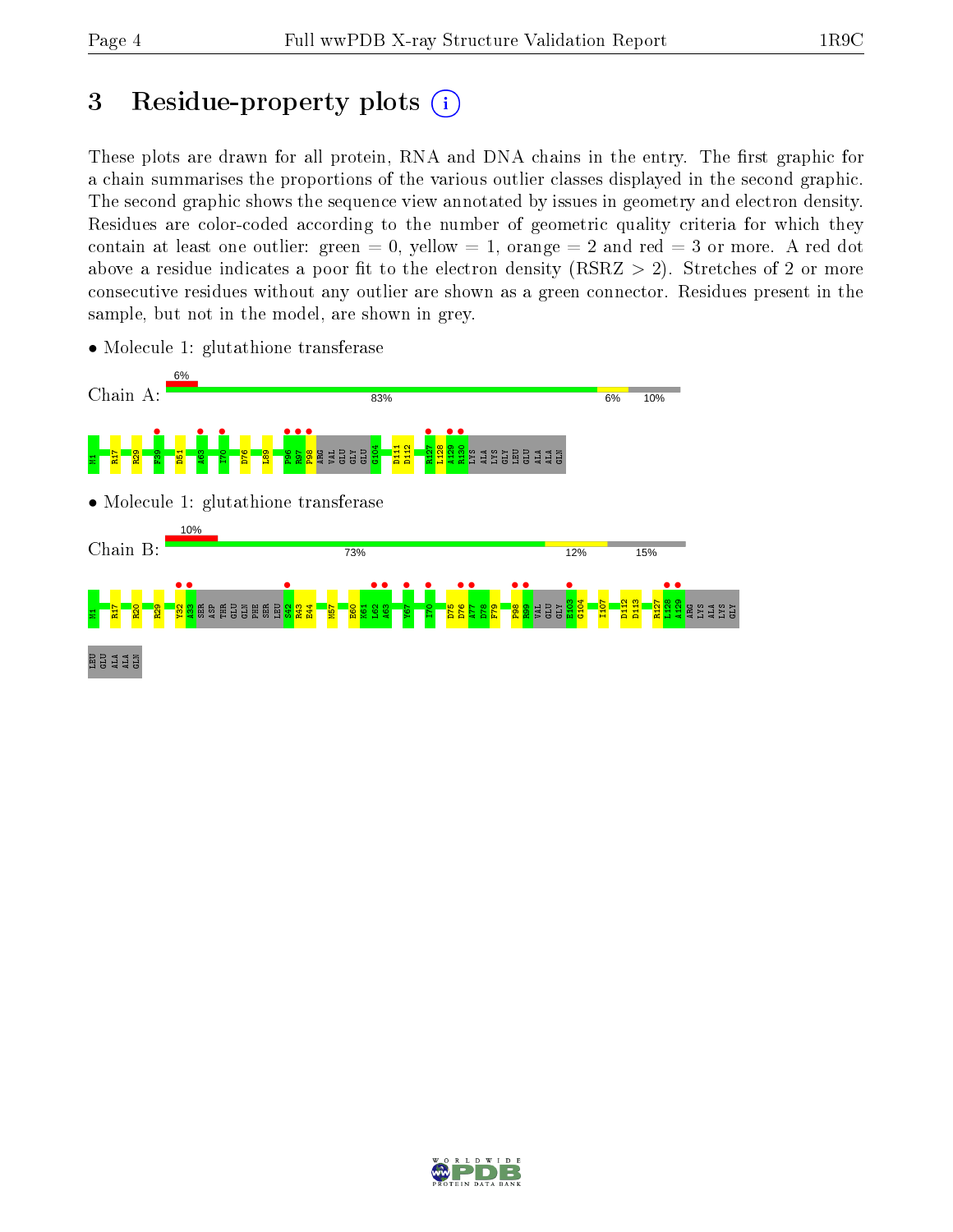## 4 Data and refinement statistics  $(i)$

| Property                                                                 | Value                                                   | Source     |
|--------------------------------------------------------------------------|---------------------------------------------------------|------------|
| Space group                                                              | P 21 21 2                                               | Depositor  |
| Cell constants                                                           | $84.02\text{\AA}$<br>$45.03\rm\AA$<br>$66.86\text{\AA}$ |            |
| a, b, c, $\alpha$ , $\beta$ , $\gamma$                                   | $90.00^\circ$<br>$90.00^\circ$<br>$90.00^\circ$         | Depositor  |
| Resolution $(A)$                                                         | 30.00<br>$-1.83$                                        | Depositor  |
|                                                                          | 27.91<br>1.83<br>$\frac{1}{2}$                          | <b>EDS</b> |
| $%$ Data completeness                                                    | 87.8 (30.00-1.83)                                       | Depositor  |
| (in resolution range)                                                    | 87.8 (27.91-1.83)                                       | <b>EDS</b> |
| $R_{merge}$                                                              | (Not available)                                         | Depositor  |
| $\mathrm{R}_{sym}$                                                       | 0.08                                                    | Depositor  |
| $\langle I/\sigma(I) \rangle^{-1}$                                       | $1.57$ (at $1.83\text{\AA}$ )                           | Xtriage    |
| Refinement program                                                       | REFMAC 5.1.24                                           | Depositor  |
| $R, R_{free}$                                                            | 0.202<br>0.243<br>$\overline{\phantom{a}}$              | Depositor  |
|                                                                          | 0.203<br>0.243<br>$\ddot{\phantom{a}}$                  | DCC        |
| $\mathcal{R}_{free}$ test set                                            | $1447$ reflections $(6.88\%)$                           | wwPDB-VP   |
| Wilson B-factor $(A^2)$                                                  | 27.3                                                    | Xtriage    |
| Anisotropy                                                               | 0.542                                                   | Xtriage    |
| Bulk solvent $k_{sol}(\mathrm{e}/\mathrm{A}^3),$ $B_{sol}(\mathrm{A}^2)$ | $0.36$ , 44.3                                           | <b>EDS</b> |
| L-test for twinning <sup>2</sup>                                         | $< L >$ = 0.48, $< L^2 >$ = 0.32                        | Xtriage    |
| Estimated twinning fraction                                              | $\overline{\text{No}}$ twinning to report.              | Xtriage    |
| $F_o, F_c$ correlation                                                   | 0.95                                                    | <b>EDS</b> |
| Total number of atoms                                                    | 2073                                                    | wwPDB-VP   |
| Average B, all atoms $(A^2)$                                             | 26.0                                                    | wwPDB-VP   |

Xtriage's analysis on translational NCS is as follows: The largest off-origin peak in the Patterson function is  $7.96\%$  of the height of the origin peak. No significant pseudotranslation is detected.

<sup>&</sup>lt;sup>2</sup>Theoretical values of  $\langle |L| \rangle$ ,  $\langle L^2 \rangle$  for acentric reflections are 0.5, 0.333 respectively for untwinned datasets, and 0.375, 0.2 for perfectly twinned datasets.



<span id="page-4-1"></span><span id="page-4-0"></span><sup>1</sup> Intensities estimated from amplitudes.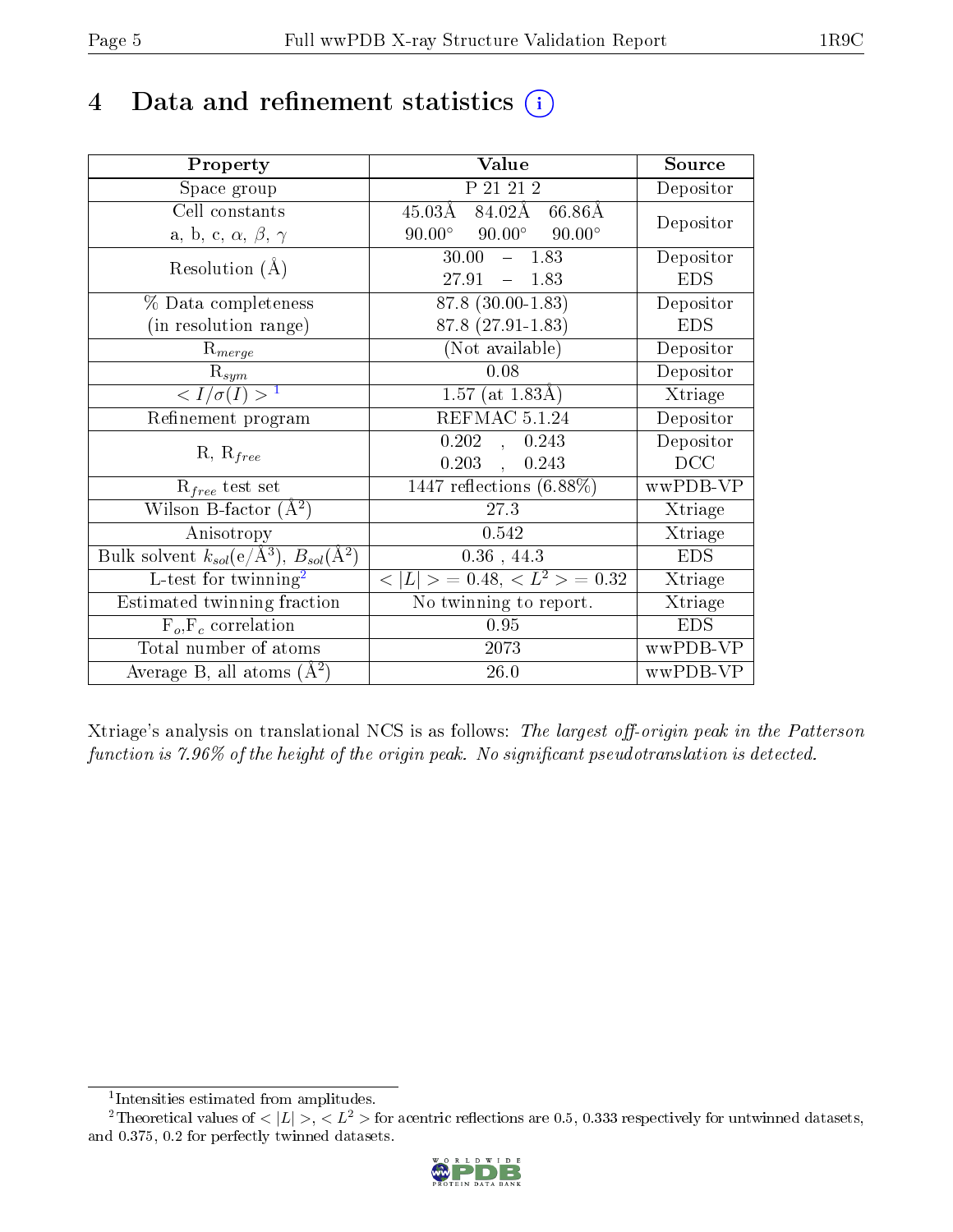# 5 Model quality  $(i)$

## 5.1 Standard geometry  $(i)$

Bond lengths and bond angles in the following residue types are not validated in this section: MN

The Z score for a bond length (or angle) is the number of standard deviations the observed value is removed from the expected value. A bond length (or angle) with  $|Z| > 5$  is considered an outlier worth inspection. RMSZ is the root-mean-square of all Z scores of the bond lengths (or angles).

| Mol | Chain |             | Bond lengths | Bond angles |                    |  |
|-----|-------|-------------|--------------|-------------|--------------------|--|
|     |       | <b>RMSZ</b> | $\ Z\  > 5$  | RMSZ        | $\# Z  > 5$        |  |
|     |       | 0.67        | 0/1035       | 0.90        | $4/1392(0.3\%)$    |  |
|     | B     | 0.64        | 0/954        | 0.83        | $3/1286$ $(0.2\%)$ |  |
| AĦ  | АH    | 0.65        | 0/1989       | 0.87        | $7/2678$ $(0.3\%)$ |  |

There are no bond length outliers.

All (7) bond angle outliers are listed below:

| Mol | Chain | Res | Type       | Atoms       | Ζ    | Observed $(°)$ | Ideal $(°)$ |
|-----|-------|-----|------------|-------------|------|----------------|-------------|
|     | А     | 51  | <b>ASP</b> | $CB-CG-OD2$ | 6.25 | 123.93         | 118.30      |
|     | А     | 76  | ASP        | $CB-CG-OD2$ | 6.05 | 123.75         | 118.30      |
|     |       | 98  | <b>PRO</b> | $N$ -CA-CB  | 5.86 | 110.33         | 103.30      |
|     | А     | 111 | ASP        | $CB-CG-OD2$ | 5.85 | 123.57         | 118.30      |
|     | B     | 76  | ASP        | $CB-CG-OD2$ | 5.73 | 123.46         | 118.30      |
|     | B     | 75  | ASP        | $CB-CG-OD2$ | 5.61 | 123.35         | 118.30      |
|     | В     | 113 | A SP       | $CB-CG-OD2$ | 5.02 | 122.81         | 118.30      |

There are no chirality outliers.

There are no planarity outliers.

## 5.2 Too-close contacts  $\overline{()}$

In the following table, the Non-H and H(model) columns list the number of non-hydrogen atoms and hydrogen atoms in the chain respectively. The H(added) column lists the number of hydrogen atoms added and optimized by MolProbity. The Clashes column lists the number of clashes within the asymmetric unit, whereas Symm-Clashes lists symmetry related clashes.

| Mol |  |  | Chain   Non-H   H(model)   H(added)   Clashes   Symm-Clashes |
|-----|--|--|--------------------------------------------------------------|
|     |  |  |                                                              |
|     |  |  |                                                              |

Continued on next page...

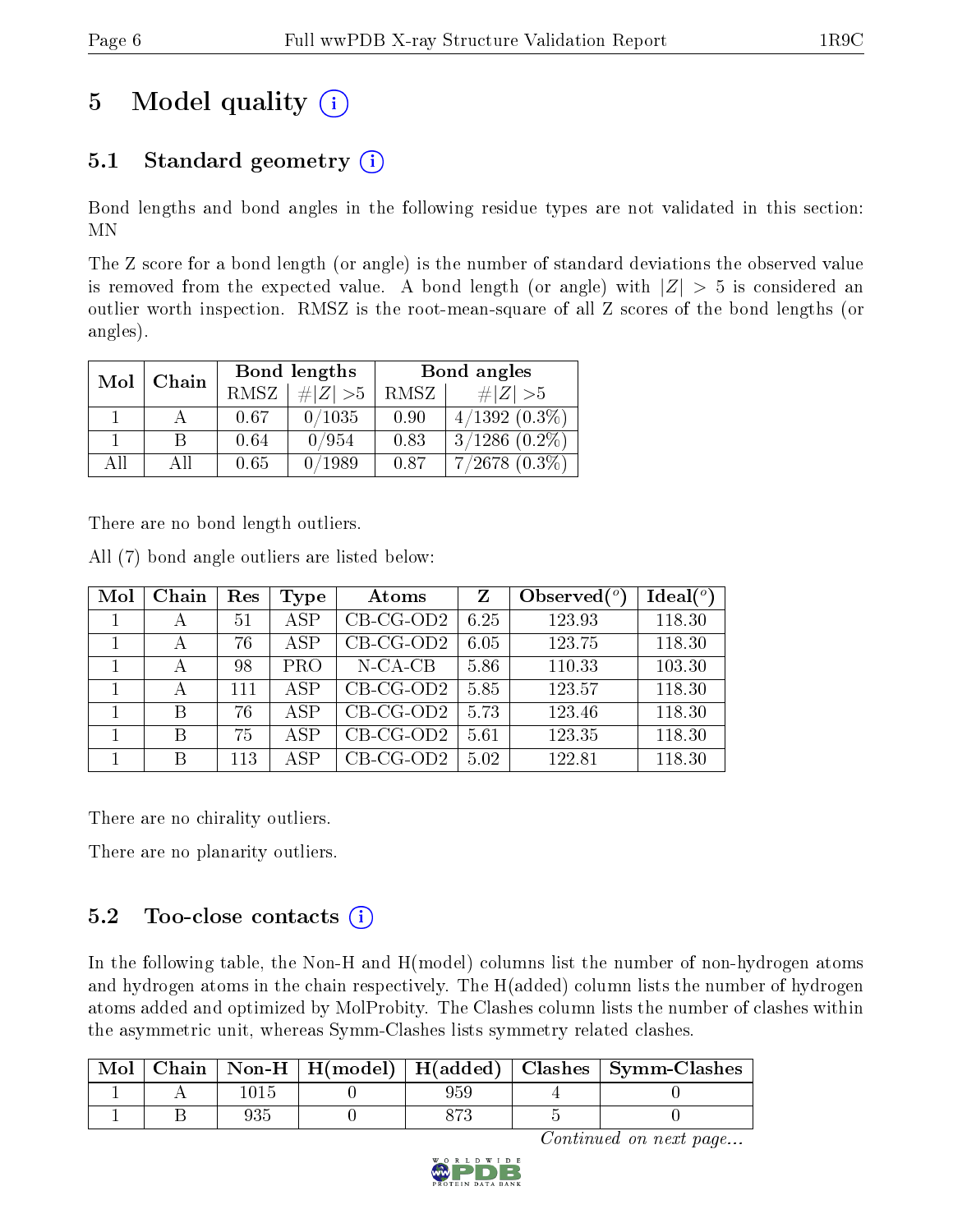|  |      |      | Mol   Chain   Non-H   H(model)   H(added)   Clashes   Symm-Clashes |
|--|------|------|--------------------------------------------------------------------|
|  |      |      |                                                                    |
|  |      |      |                                                                    |
|  |      |      |                                                                    |
|  |      |      |                                                                    |
|  | 2073 | 1839 |                                                                    |

Continued from previous page...

The all-atom clashscore is defined as the number of clashes found per 1000 atoms (including hydrogen atoms). The all-atom clashscore for this structure is 2.

All (8) close contacts within the same asymmetric unit are listed below, sorted by their clash magnitude.

| Atom-1          | Atom-2           | Interatomic<br>distance $(A)$ | Clash<br>overlap |
|-----------------|------------------|-------------------------------|------------------|
| 1:B:17:ARG:HG2  | 1:B:112:ASP:OD2  | 1.77                          | 0.84             |
| 1:B:17:ARG:CG   | 1:B:112:ASP:OD2  | 2.48                          | 0.61             |
| 1:A:128:LEU:CD2 | 1:B:32:TYR:HB2   | 2.37                          | 0.55             |
| 1:A:17:ARG:NH2  | 1: A:89: LEU:O   | 2.44                          | 0.51             |
| 1:A:17:ARG:HG2  | 1:A:112:ASP:OD2  | 2.09                          | 0.51             |
| 1:A:17:ARG:CG   | 1:A:112:ASP:OD2  | 2.65                          | 0.44             |
| 1:B:44:GLU:HB3  | 1: B:57: MET:HG2 | 2.00                          | 0.44             |
| 1:B:79:PHE:CE1  | 1:B:107:ILE:HG13 | 2.55                          | 0.42             |

There are no symmetry-related clashes.

## 5.3 Torsion angles (i)

#### 5.3.1 Protein backbone (i)

In the following table, the Percentiles column shows the percent Ramachandran outliers of the chain as a percentile score with respect to all X-ray entries followed by that with respect to entries of similar resolution.

The Analysed column shows the number of residues for which the backbone conformation was analysed, and the total number of residues.

| Mol | Chain | Analysed                          | Favoured    |          | Allowed   Outliers | $\perp$ Percentiles $\perp$ |
|-----|-------|-----------------------------------|-------------|----------|--------------------|-----------------------------|
|     |       | $121/139$ (87\%)   118 (98\%)     |             | $3(2\%)$ |                    | 100 100                     |
|     |       | $112/139(81\%)$                   | $107(96\%)$ | $2(2\%)$ | 3(3%)              | $\boxed{0}$<br>$\boxed{5}$  |
| All | All   | $233/278$ $(84\%)$   225 $(97\%)$ |             | $5(2\%)$ | $3(1\%)$           | $\vert \mathbf{a} \vert$    |

All (3) Ramachandran outliers are listed below:

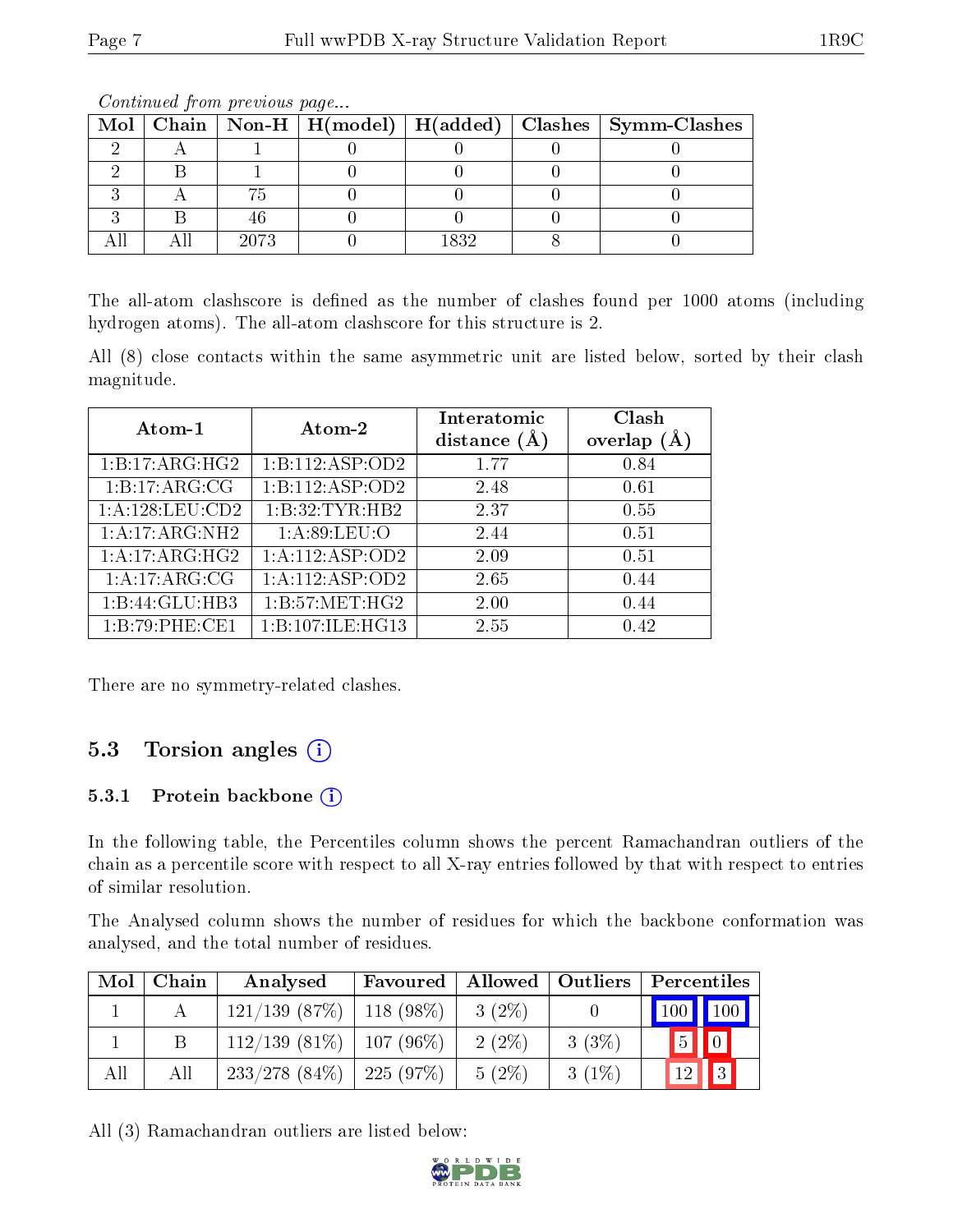| Mol | Chain | Res | Type       |
|-----|-------|-----|------------|
|     |       | 43  | $\rm{ARG}$ |
|     |       | 98  | PRO        |
|     |       | 104 | ( LI V     |

#### 5.3.2 Protein sidechains  $(i)$

In the following table, the Percentiles column shows the percent sidechain outliers of the chain as a percentile score with respect to all X-ray entries followed by that with respect to entries of similar resolution.

The Analysed column shows the number of residues for which the sidechain conformation was analysed, and the total number of residues.

| Mol | Chain | Analysed         | Rotameric   Outliers |          | Percentiles |  |
|-----|-------|------------------|----------------------|----------|-------------|--|
|     |       | $104/118$ (88\%) | $103(99\%)$          | $1(1\%)$ | 68<br> 76   |  |
|     |       | $92/118$ (78\%)  | 88 (96\%)            | $4(4\%)$ | 12<br>29    |  |
| All | All   | 196/236(83%)     | 191 $(97%)$          | 5(3%)    | 29<br>46    |  |

All (5) residues with a non-rotameric sidechain are listed below:

| Mol | Chain | Res | Type       |
|-----|-------|-----|------------|
|     |       | 29  | $\rm{ARG}$ |
|     |       | 20  | $\rm{ARG}$ |
|     |       | 29  | $\rm{ARG}$ |
|     |       | 60  | GLU        |
|     |       | 127 | $\rm{ARG}$ |

Some sidechains can be flipped to improve hydrogen bonding and reduce clashes. There are no such sidechains identified.

#### 5.3.3 RNA (i)

There are no RNA molecules in this entry.

## 5.4 Non-standard residues in protein, DNA, RNA chains (i)

There are no non-standard protein/DNA/RNA residues in this entry.

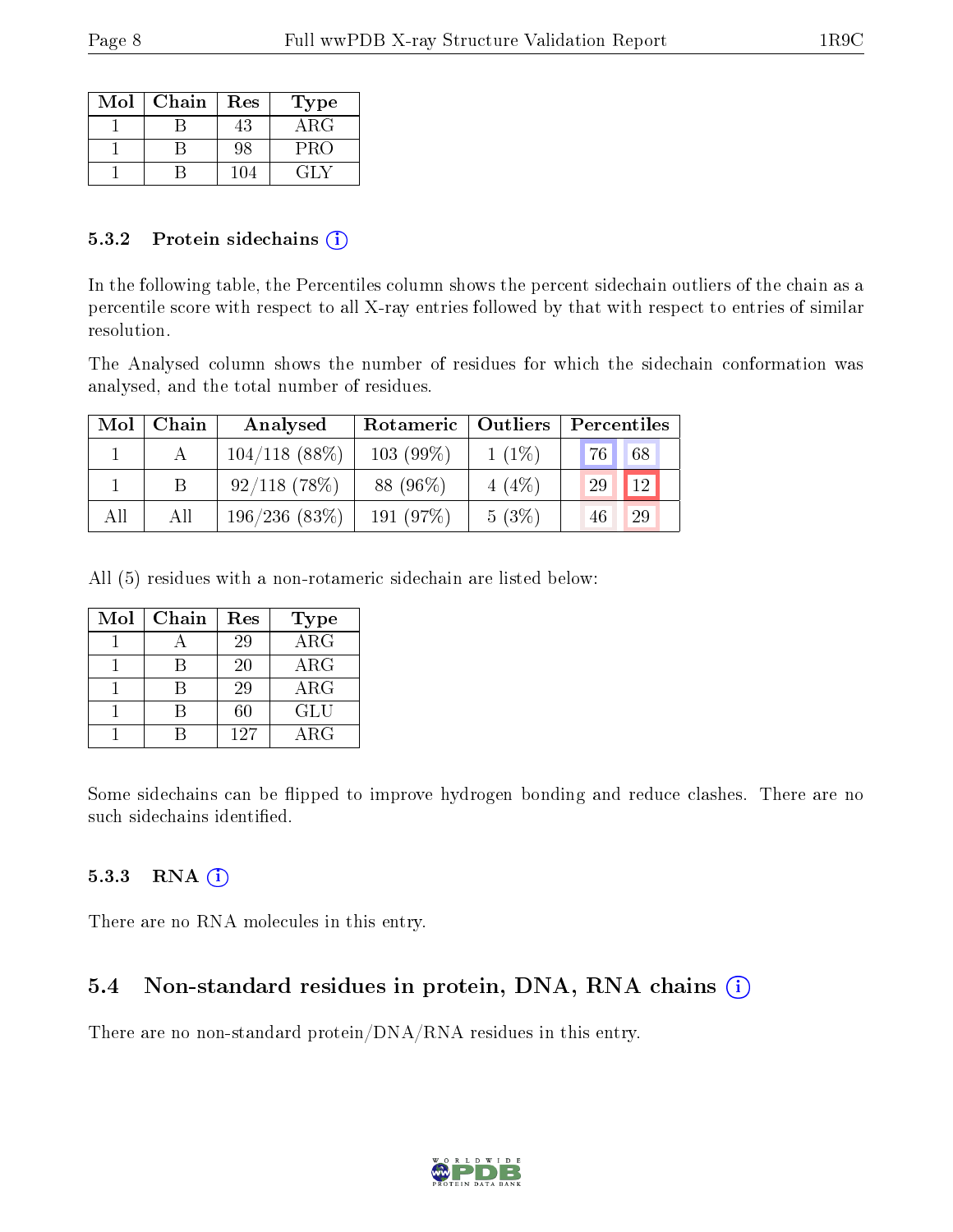### 5.5 Carbohydrates  $(i)$

There are no carbohydrates in this entry.

### 5.6 Ligand geometry (i)

Of 2 ligands modelled in this entry, 2 are monoatomic - leaving 0 for Mogul analysis.

There are no bond length outliers.

There are no bond angle outliers.

There are no chirality outliers.

There are no torsion outliers.

There are no ring outliers.

No monomer is involved in short contacts.

### 5.7 [O](https://www.wwpdb.org/validation/2017/XrayValidationReportHelp#nonstandard_residues_and_ligands)ther polymers (i)

There are no such residues in this entry.

### 5.8 Polymer linkage issues  $(i)$

There are no chain breaks in this entry.

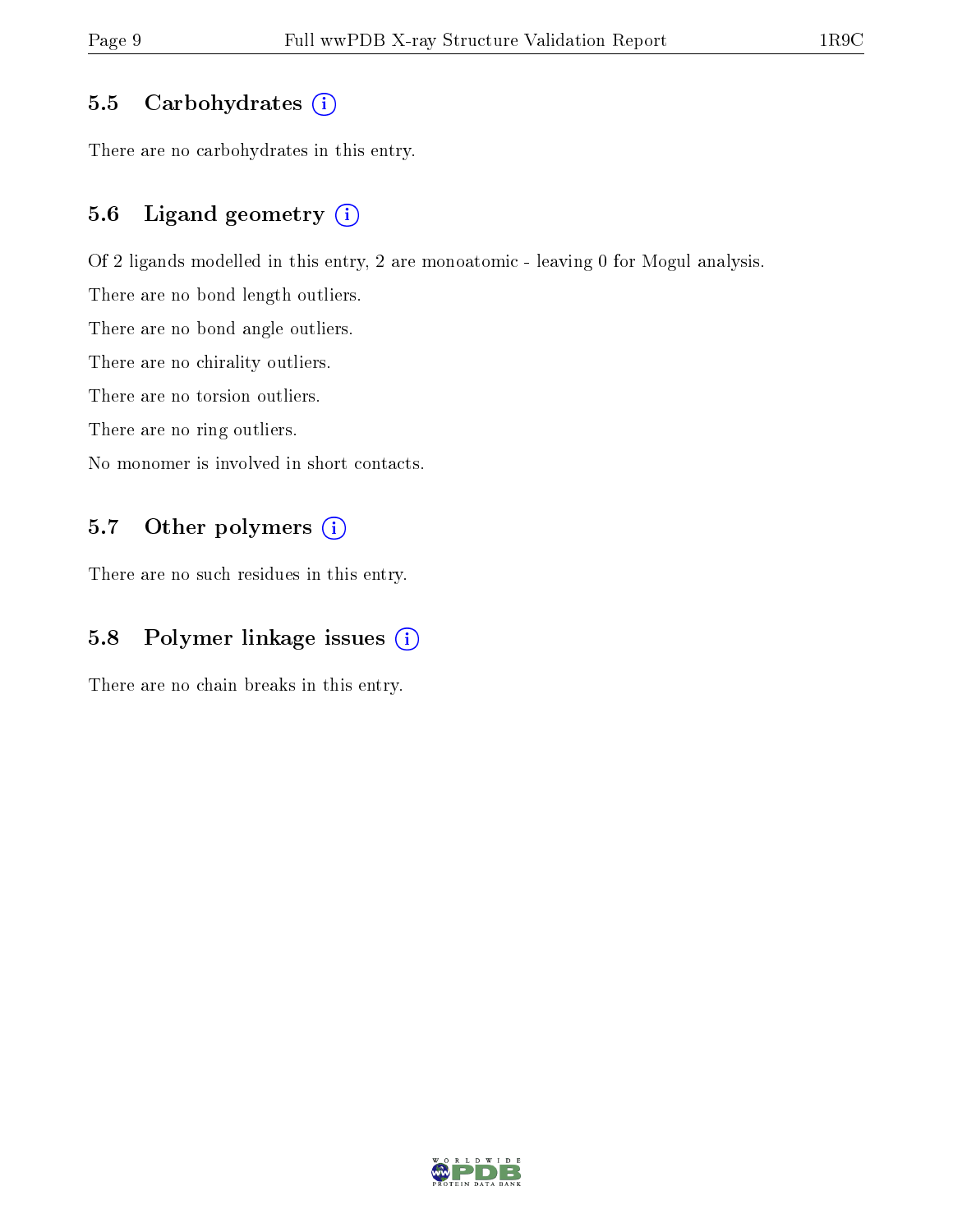## 6 Fit of model and data  $(i)$

## 6.1 Protein, DNA and RNA chains  $(i)$

In the following table, the column labelled  $#RSRZ> 2'$  contains the number (and percentage) of RSRZ outliers, followed by percent RSRZ outliers for the chain as percentile scores relative to all X-ray entries and entries of similar resolution. The OWAB column contains the minimum, median,  $95<sup>th</sup>$  percentile and maximum values of the occupancy-weighted average B-factor per residue. The column labelled ' $Q< 0.9$ ' lists the number of (and percentage) of residues with an average occupancy less than 0.9.

| Mol | Chain | Analysed         | ${ <\hspace{-1.5pt}{\mathrm{RSRZ}} \hspace{-1.5pt}>}$ | $\#\text{RSRZ}{>}2$                      | $OWAB(A^2)$    | $\rm Q\textcolor{black}{<}0.9$ |
|-----|-------|------------------|-------------------------------------------------------|------------------------------------------|----------------|--------------------------------|
|     |       | $125/139$ (89\%) | 0.27                                                  | $9(7\%)$<br>15                           | 18, 23, 35, 45 |                                |
|     |       | $118/139(84\%)$  | 0.52                                                  | $\P_3$<br>14 $(11\%)$<br>$\vert 4 \vert$ | 19, 24, 39, 47 |                                |
| All | All   | $243/278$ (87%)  | 0.39                                                  | $\rightarrow$<br> 8 <br>23 $(9\%)$       | 18, 24, 36, 47 |                                |

All (23) RSRZ outliers are listed below:

| Mol            | Chain                   | Res             | Type                 | <b>RSRZ</b>      |
|----------------|-------------------------|-----------------|----------------------|------------------|
| $\mathbf{1}$   | Β                       | 98              | PRO                  | 8.1              |
| $\mathbf{1}$   | $\overline{\mathrm{B}}$ | 63              | <b>ALA</b>           | 6.3              |
| $\mathbf{1}$   | B                       | 42              | <b>SER</b>           | 4.4              |
| $\overline{1}$ | $\overline{\rm A}$      | 96              | PRO                  | $\overline{4.1}$ |
| $\overline{1}$ | $\overline{\mathrm{B}}$ | $\overline{62}$ | <b>LEU</b>           | $\overline{3.7}$ |
| $\mathbf{1}$   | $\overline{B}$          | 128             | <b>LEU</b>           | 3.6              |
| $\overline{1}$ | $\boldsymbol{B}$        | $3\sqrt{2}$     | <b>TYR</b>           | 3.5              |
| $\overline{1}$ | $\overline{\rm A}$      | 39              | PHE                  | $\overline{3.5}$ |
| $\overline{1}$ | $\overline{\mathrm{B}}$ | 33              | $AL\overline{A}$     | 3.4              |
| $\overline{1}$ | $\overline{\rm A}$      | 98              | $\overline{P}RO$     | $\overline{3.1}$ |
| $\overline{1}$ | $\, {\bf B}$            | 103             | <b>GLU</b>           | 3.0              |
| $\overline{1}$ | $\overline{\rm A}$      | 130             | $\rm{ARG}$           | 2.9              |
| $\mathbf{1}$   | $\overline{B}$          | 76              | <b>ASP</b>           | 2.9              |
| $\overline{1}$ | B                       | 99              | $\rm{ARG}$           | 2.8              |
| $\overline{1}$ | $\overline{\mathrm{B}}$ | 129             | $\overline{ALA}$     | $\overline{2.7}$ |
| $\overline{1}$ | A                       | 70              | ILE                  | $2.5\,$          |
| $\overline{1}$ | $\overline{\rm A}$      | $\overline{63}$ | $\overline{\rm ALA}$ | $\overline{2.5}$ |
| $\mathbf{1}$   | $\boldsymbol{B}$        | 70              | ILE                  | $2.5\,$          |
| $\overline{1}$ | $\overline{B}$          | 77              | $\overline{\rm ALA}$ | 2.3              |
| $\overline{1}$ | $\overline{\mathbf{B}}$ | 67              | <b>TYR</b>           | 2.2              |
| $\overline{1}$ | $\overline{\rm A}$      | 97              | $\rm{ARG}$           | 2.1              |
| $\overline{1}$ | $\overline{\rm A}$      | 129             | $\overline{\rm ALA}$ | 2.1              |
| $\overline{1}$ | $\overline{\rm A}$      | 127             | ${\rm ARG}$          | 2.0              |